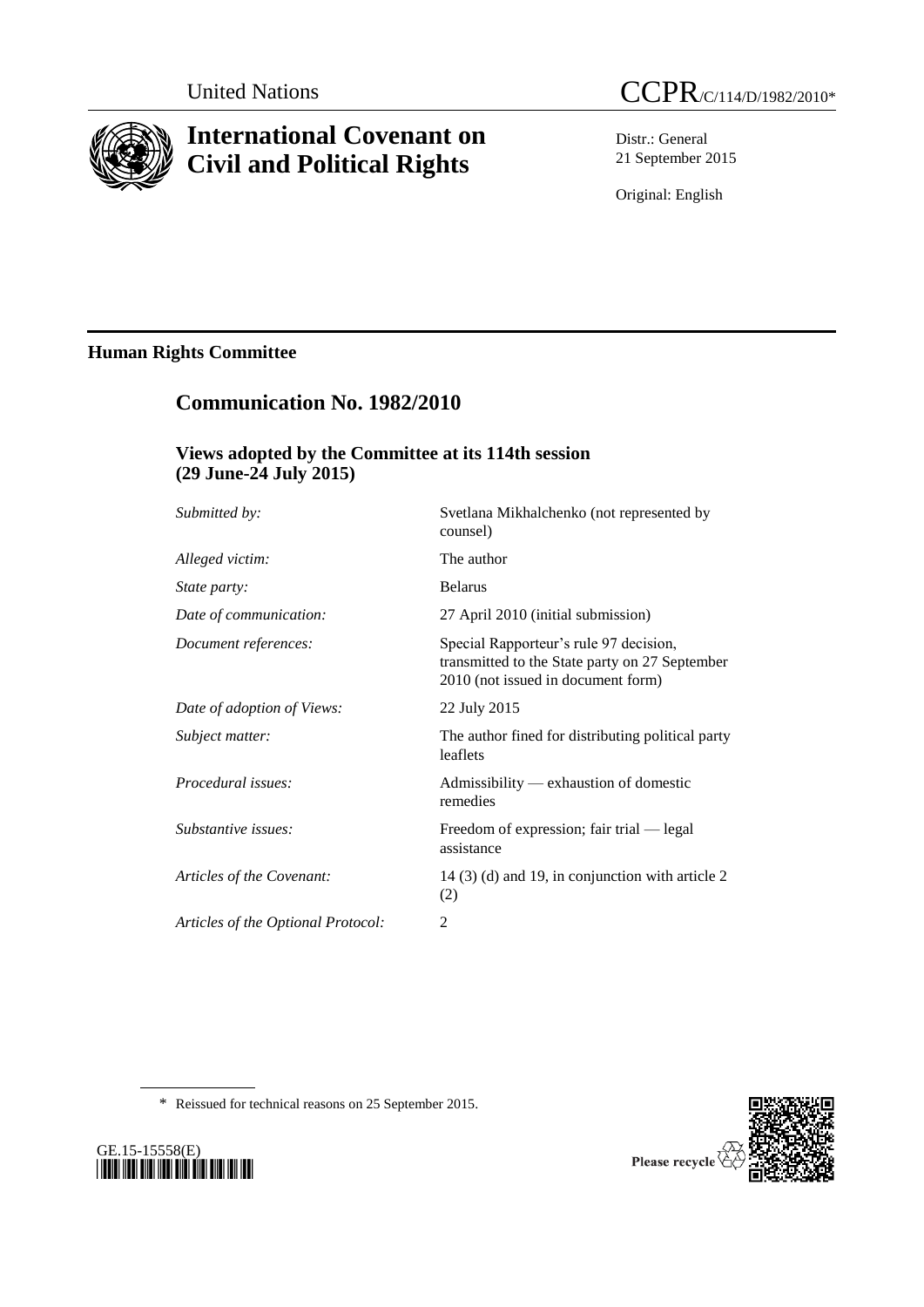## **Annex**

## **Views of the Human Rights Committee under article 5 (4) of the Optional Protocol to the International Covenant on Civil and Political Rights (114th session)**

concerning

#### **Communication No. 1982/2010\*\***

| Submitted by:          | Svetlana Mikhalchenko (not represented by<br>counsel) |
|------------------------|-------------------------------------------------------|
| Alleged victim:        | The author                                            |
| <i>State party:</i>    | <b>Belarus</b>                                        |
| Date of communication: | 27 April 2010 (initial submission)                    |

*The Human Rights Committee*, established under article 28 of the International Covenant on Civil and Political Rights,

*Meeting* on 22 July 2015,

*Having concluded* its consideration of communication No. 1982/2010, submitted to it by Svetlana Mikhalchenko under the Optional Protocol to the International Covenant on Civil and Political Rights,

*Having taken into account* all written information made available to it by the author of the communication and the State party,

*Adopts* the following:

#### **Views under article 5 (4) of the Optional Protocol**

1. The author of the communication is Svetlana Mikhalchenko, a Belarusian national born in 1945. The author claims to be a victim of a violation, by Belarus, of her rights under articles 14 (3) (d) and 19, read in conjunction with article 2 (2), of the Covenant. The Optional Protocol entered into force for the State party on 30 December 1992. The author is not represented by counsel.

#### **The facts as submitted by the author**

2.1 The author submits that she was a secretary of the local branch of the Belarus Communist Party in the Svetlogorsk district of the city of Gomel. On 3 October 2009, she

<sup>\*\*</sup> The following members of the Committee participated in the examination of the present communication: Yadh Ben Achour, Lazhari Bouzid, Sarah Cleveland, Ahmed Amin Fathalla, Olivier de Frouville, Yuji Iwasawa, Ivana Jelić, Duncan Laki Muhumuza, Photini Pazartzis, Mauro Politi, Sir Nigel Rodley, Víctor Manuel Rodríguez-Rescia, Fabián Omar Salvioli, Dheerujlall Seetulsingh, Anja Seibert-Fohr, Yuval Shany, Konstantine Vardzelashvili and Margo Waterval. The text of an individual opinion of Committee members Anja Seibert-Fohr and Yuji Iwasawa (concurring) is appended to the present Views.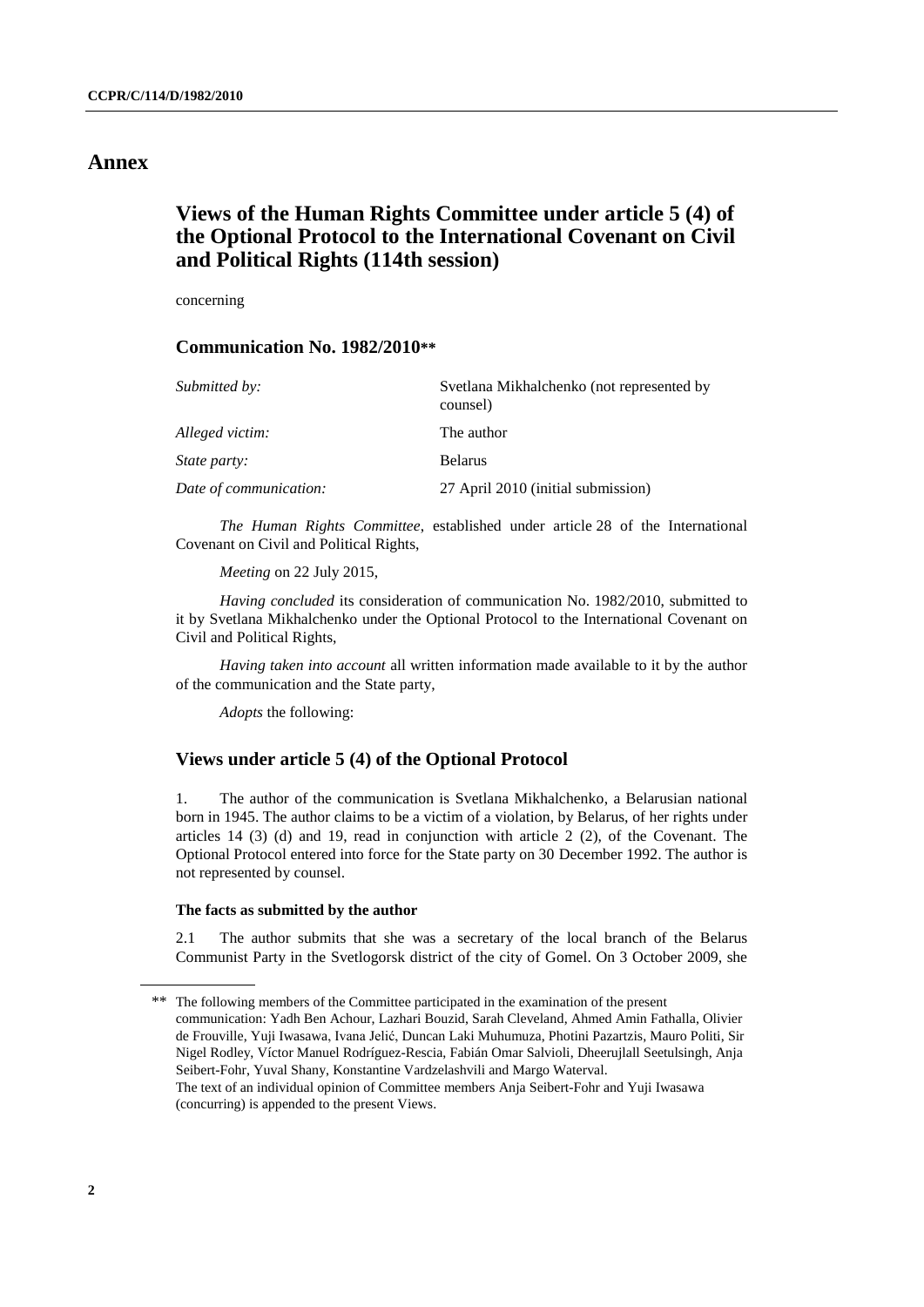was distributing her political party's leaflets on Zavodskaya Street in Gomel. The leaflets were entitled "Leftist march", and she submits that she had 299 copies of the leaflet in her possession.

2.2 When she had about 25 copies of the leaflet left, she was apprehended by several police officers. The officers took her to the local police station, confiscated the leaflets and issued her with a record for having committed an administrative offence under article 22.9, paragraph 2, of the Belarusian Code of Administrative Offences, prohibiting the publication of unregistered printed materials. The author clarifies that the requirements of the Mass Media Act should be followed for more than 300 copies of any printed materials and the violation of these requirements leads to a violation of the above-mentioned provision of the Code of Administrative Offences.

2.3 The author submits that, as she did not have the required number of copies (300) to trigger the application of those provisions, her arrest and prosecution were arbitrary. On 29 October 2009, the Svetlogorsk District Court sentenced the author to pay an administrative fine of  $1,225,000<sup>1</sup>$  Belarusian roubles; the 25 copies of the leaflets confiscated were to be destroyed.

2.4 The author claims that she was not able to defend herself through legal counsel of her own choosing. <sup>2</sup> Furthermore, the author contends that it is not clear to her why it was necessary to limit her freedom of expression by arresting her and seizing the remaining leaflets.

2.5 The author submits that she appealed the decision of the Svetlogorsk District Court before the Gomel Regional Court, which, on 25 November 2009, rejected the author's appeal and fully supported the lower court's decision. A supervisory appeal was rejected by the Supreme Court of Belarus on 11 February 2010. The author claims that supervisory appeals made through the Procurator's Office are "ineffective", because these procedures are discretionary and do not lead to a full reconsideration of the case. In accordance with the well-developed jurisprudence of the Committee, the author submits that the domestic remedies must be exhausted only if they are effective.

2.6 The author further claims that the Gomel Regional Court and the Supreme Court of Belarus ignored or failed to consider her claims that were based on the provisions of the Covenant. The author argued before the courts that the provisions of the Mass Media Act were not applicable to her case, since there were fewer than 300 copies of the leaflet. Even if those requirements were to be applied, the courts did not explain which of the restrictions under article 19 (3) of the Covenant were applicable in her case.

2.7 Finally, the author notes that, by becoming a signatory to the Covenant, Belarus agreed to uphold the provisions of the Covenant, including its article 2 (2). In accordance with article 2 (2), the State party undertakes to take the necessary steps to adopt such laws or other measures as may be necessary to give effect to the rights recognized in the Covenant.

#### **The complaint**

3.1 The author claims that by detaining her and subjecting her to an administrative fine, the State party violated her rights under article 19, read in conjunction with article 2 (2) of the Covenant.

 $1$  At the time of the administrative hearing, this amount was equal to about 490 United States dollars (source: the National Bank of Belarus, www.nbrb.by/engl/). The author also submits that this amount greatly exceeded the average monthly salary in Belarus at that time.

<sup>&</sup>lt;sup>2</sup> The author provides no further information regarding this allegation.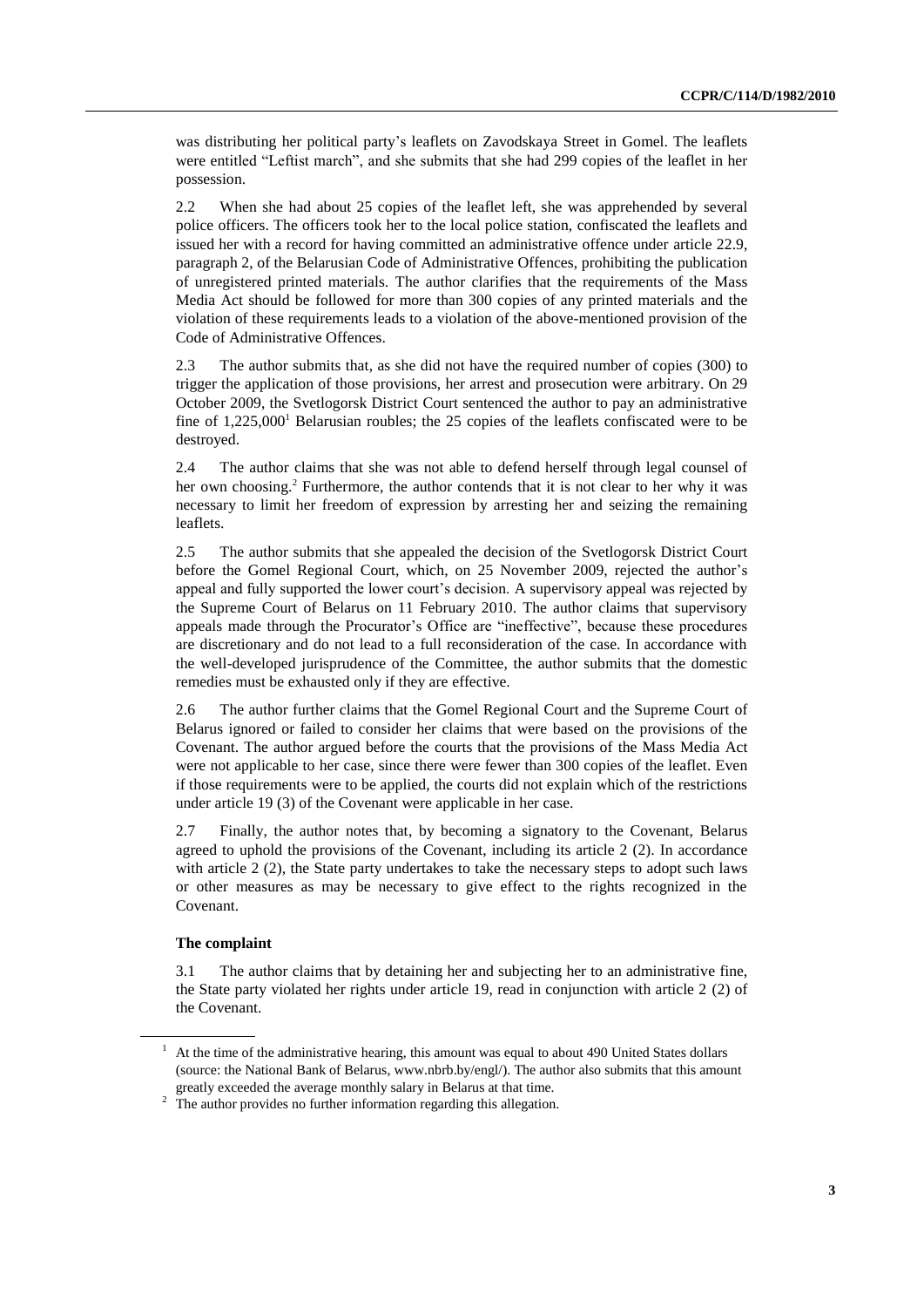3.2 She further claims that her rights under article 14 (3) (d) of the Covenant were violated as she was unable to use a counsel of her own choosing.

#### **State party's observations on admissibility**

4.1 In a note verbale dated 6 January 2011, the State party conveyed, with regard to the present communication and several other communications before the Committee, its concern about unjustified registration of communications submitted by individuals under its jurisdiction who, it considers, have not exhausted all available domestic remedies in the State party, including appealing to the Procurator's Office for supervisory review of a judgement having the force of res judicata, in violation of article 2 of the Optional Protocol. The State party claims that registration of communications submitted by a third party, such as advocates, lawyers or other persons, on behalf of an individual claiming violation of his or her rights is an abuse of the Committee's mandate and of the right to submit communications, and is in violation of article 3 of the Optional Protocol. It submits that, as a party to the Optional Protocol, it recognizes the competence of the Committee under article 1, but it did not consent to the extension of the Committee's mandate, in particular regarding the Committee's interpretation of the provisions of the Convention and of the Optional Protocol (preamble and art. 1), and notes that such interpretation should be undertaken strictly in accordance with articles 31, 32 and 33 of the Vienna Convention on the Law of Treaties. It submits that the present communication and several other communications were registered in violation of the provisions of the Optional Protocol; that there are no legal grounds for the State party to consider those communications; and that any decision taken by the Committee on such communications will be considered legally invalid. It further states that any references in that connection to the Committee's longstanding practice are not legally binding on it.

4.2 In a note verbale dated 25 January 2012, the State party added that, upon becoming a party to the Optional Protocol, it had agreed, under article 1 thereof, to recognize the competence of the Committee to receive and consider communications from individuals subject to its jurisdiction who claim to be victims of a violation by the State party of any rights protected by the Covenant. It notes, however, that that recognition was undertaken in conjunction with other provisions of the Optional Protocol, including those establishing criteria regarding petitioners and the admissibility of their communications, in particular articles 2 and 5. The State party maintains that, under the Optional Protocol, States parties have no obligation to recognize the Committee's rules of procedure nor its interpretation of the provisions of the Optional Protocol, which could only be effective when done in accordance with the Vienna Convention on the Law of Treaties. It submits that, in relation to the complaint procedure, States parties should be guided first and foremost by the provisions of the Optional Protocol, and that references to the Committee's long-standing practice, methods of work and case law are not subjects of the Optional Protocol. It also submits that any communication registered in violation of the provisions of the Optional Protocol will be viewed by the State party as incompatible with the Optional Protocol and will be rejected without comments on the admissibility or merits, and any decision taken by the Committee on such rejected communications will be considered by its authorities as "invalid". The State party considers that the present communication as well as several other communications before the Committee were registered in violation of the Optional Protocol.

#### **Author's comments on the State party's observations**

5.1 On 1 September 2011, the author submits that, by ratifying the Optional Protocol to the Covenant, the State parties have recognized the Committee's competence to issue decisions ("Views"), related to violations or non-violations of the Covenant, and, in accordance with article 40 (4) of the Covenant, to adopt "reports and general comments"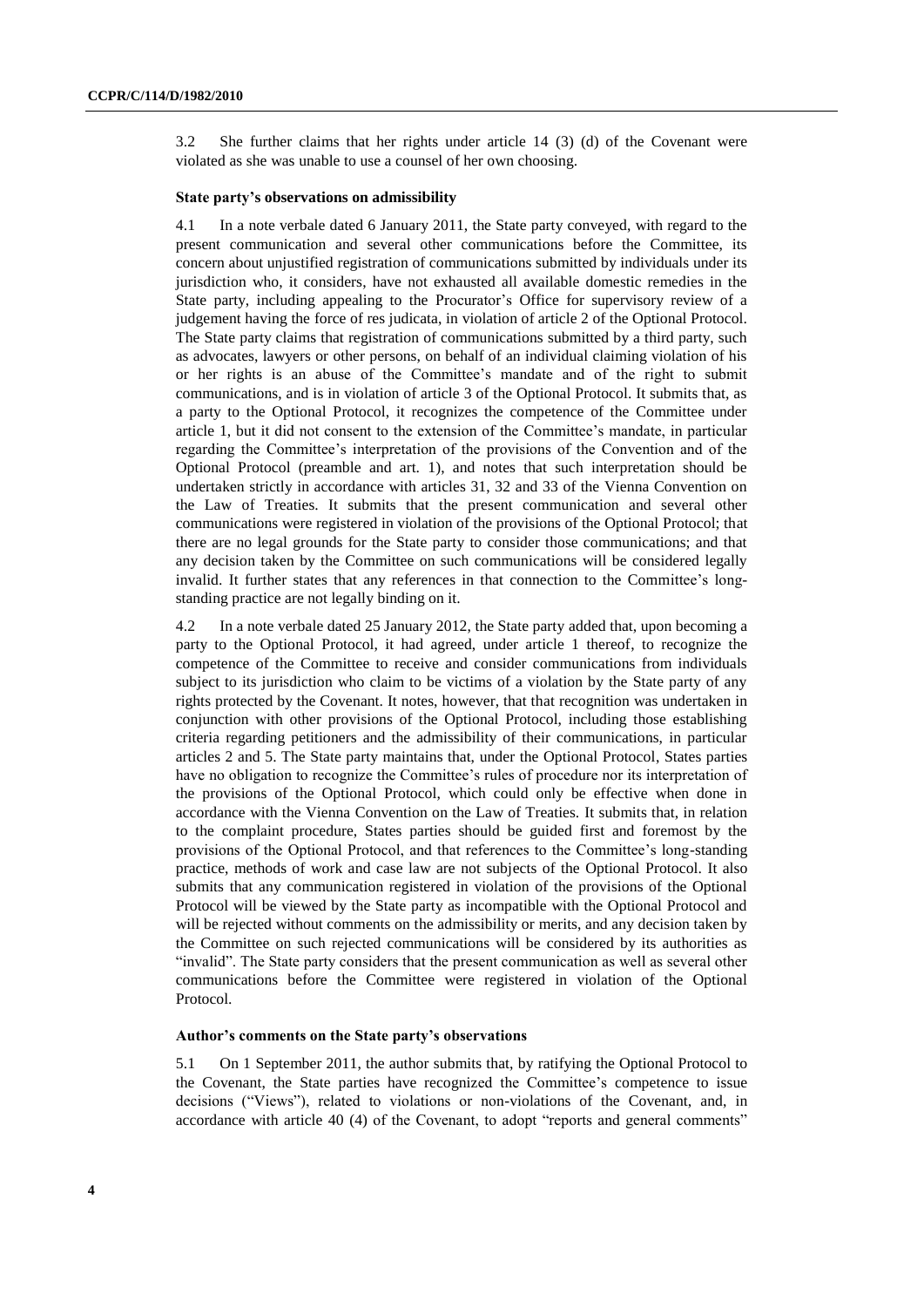that the Committee might consider appropriate. With reference to the Committee's general comment No. 33 (2008) on the obligations of States parties under the Optional Protocol to the International Covenant on Civil and Political Rights, the author notes that paragraph 13 reads: "The Views of the Committee under the Optional Protocol represent an authoritative determination by the organ established under the Covenant itself charged with the interpretation of that instrument. These Views derive their character, and the importance which attaches to them, from the integral role of the Committee under both the Covenant and the Optional Protocol."

5.2 The author submits that, based on the above, the State party must respect not only the Committee's decisions, but also its rules of procedure, practice and methods of work. This principle is encompassed by *pacta sunt servanda*, by which States parties must respect their obligations under international law.

5.3 Regarding the State party's argumentation regarding the exhaustion of domestic remedies, in particular the supervisory review proceedings before the Supreme Court of Belarus, the author submits that those proceedings are discretionary and cannot be considered effective. She notes that the State party itself recognizes the ineffectiveness of this procedure, such that one individual was convicted to a death sentence and executed while his supervisory review request was pending with the Supreme Court of Belarus.

#### **Issues and proceedings before the Committee**

#### *The State party's lack of cooperation*

6.1 The Committee notes the State party's assertion that there are no legal grounds for consideration of the author's communication, insofar as it was registered in violation of the provisions of the Optional Protocol; that it has no obligation to recognize the Committee's rules of procedure nor the Committee's interpretation of the provisions of the Optional Protocol; and that any decision taken by the Committee on the present communication will be considered "invalid" by its authorities.

6.2 The Committee recalls that, under article 39 (2) of the Covenant, it is empowered to establish its own rules of procedure, which States parties have agreed to recognize. It further observes that, by adhering to the Optional Protocol, a State party to the Covenant recognizes the competence of the Committee to receive and consider communications from individuals claiming to be victims of violations of any of the rights set forth in the Covenant (preamble and art. 1 of the Optional Protocol). Implicit in a State's adherence to the Optional Protocol is the undertaking to cooperate with the Committee in good faith so as to permit and enable it to consider such communications and, after examination thereof, to forward its Views to the State party and the individual (art. 5 (1) and (4)). It is incompatible with those obligations for a State party to take any action that would prevent or frustrate the Committee in its consideration and examination of the communication, and in the expression of its Views.<sup>3</sup> It is up to the Committee to determine whether a communication should be registered. The Committee observes that, by failing to accept the competence of the Committee to determine whether a communication should be registered and by declaring beforehand that it will not accept the Committee's determination on the

<sup>3</sup> See, inter alia, communication No. 869/1999, *Piandiong and others v. Philippines*, Views adopted on 19 October 2000, para. 5.1.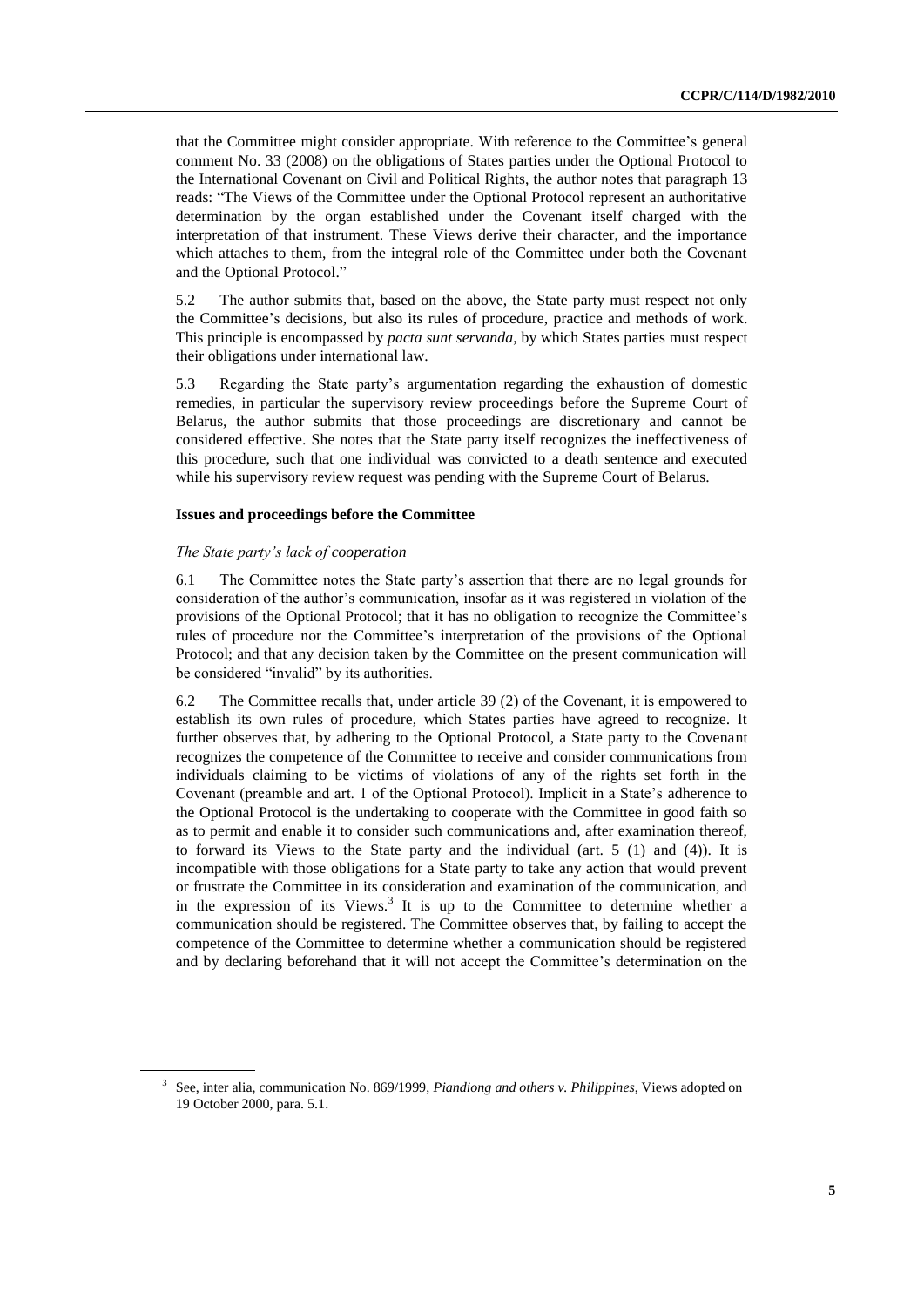admissibility or the merits of the communication, the State party is violating its obligations under article 1 of the Optional Protocol.<sup>4</sup>

#### *Consideration of admissibility*

7.1 Before considering any claims contained in a communication, the Committee must, in accordance with rule 93 of its rules of procedure, decide whether or not it is admissible under the Optional Protocol to the Covenant.

7.2 The Committee has ascertained, as required under article 5 (2) (a) of the Optional Protocol, that the same matter is not being examined under another procedure of international investigation or settlement.

7.3 The Committee notes that the State party has initially challenged the admissibility of the communication for non-exhaustion of domestic remedies under article 5 (2) (b) of the Optional Protocol, observing that the author has not asked the Procurator General's Office to have her case considered under the supervisory review proceedings. The Committee further notes that, on that ground, the State party has challenged the registration of the communication, since it was registered prior to exhaustion of "all available domestic remedies". The Committee recalls its jurisprudence, according to which a petition for supervisory review to a prosecutor's office, allowing review of court decisions that have taken effect, does not constitute a remedy that has to be exhausted for the purposes of article  $5$  (2) (b) of the Optional Protocol.<sup>5</sup> Accordingly, the Committee considers that it is not precluded by the requirements of article 5 (2) (b) of the Optional Protocol from examining the present communication.

7.4 The Committee takes note of the authors' claim that her rights under article 14 (3) (d) of the Covenant have been violated, as the author was not able to defend herself through legal counsel of her own choosing during the administrative proceedings. However, in the absence of further explanations or evidence in support of that claim, the Committee finds it insufficiently substantiated, for purposes of admissibility, and declares it inadmissible under article 2 of the Optional Protocol.

7.5 The Committee notes the author's submission that the State party has violated its obligations under article 2 (2) of the Covenant, read in conjunction with article 19, since it failed to adopt such laws or other measures as may be necessary to give effect to the rights recognized in article 19 of the Covenant. The Committee recalls its jurisprudence, which indicates that the provisions of article 2 of the Covenant set forth a general obligation for States parties and cannot give rise, when invoked separately, to a claim in a communication under the Optional Protocol.<sup>6</sup> The Committee also considers that the provisions of article 2 cannot be invoked as a claim in a communication under the Optional Protocol in conjunction with other provisions of the Covenant, except when the failure by the State party to observe its obligations under article 2 is the proximate cause of a distinct violation of the Covenant directly affecting the individual claiming to be a victim. The Committee notes, however, that the author has already alleged a violation of her rights under article 19, resulting from the interpretation and application of the existing laws of the State party, and

<sup>4</sup> See also communications No. 1226/2003, *Korneenko v. Belarus*, Views adopted on 20 July 2012, paras. 8.1 and 8.2; and communication No. 1948/2010, *Turchenyak and others v. Belarus*, Views adopted on 24 July 2013, paras. 5.1. and 5.2.

<sup>5</sup> See communication No. 1873/2009, *Alekseev v. Russian Federation*, Views adopted on 25 October 2013, para. 8.4.

<sup>6</sup> See communications No. 2202/2012, *Castañeda v. Mexico*, decision adopted on 29 August 2013, para. 6.8; No. 1834/2008, *A.P. v. Ukraine*, decision adopted on 23 July 2012, para. 8.5; No. 1887/2009, *Peirano Basso v. Uruguay*, views adopted on 19 October 2010, para. 9.4.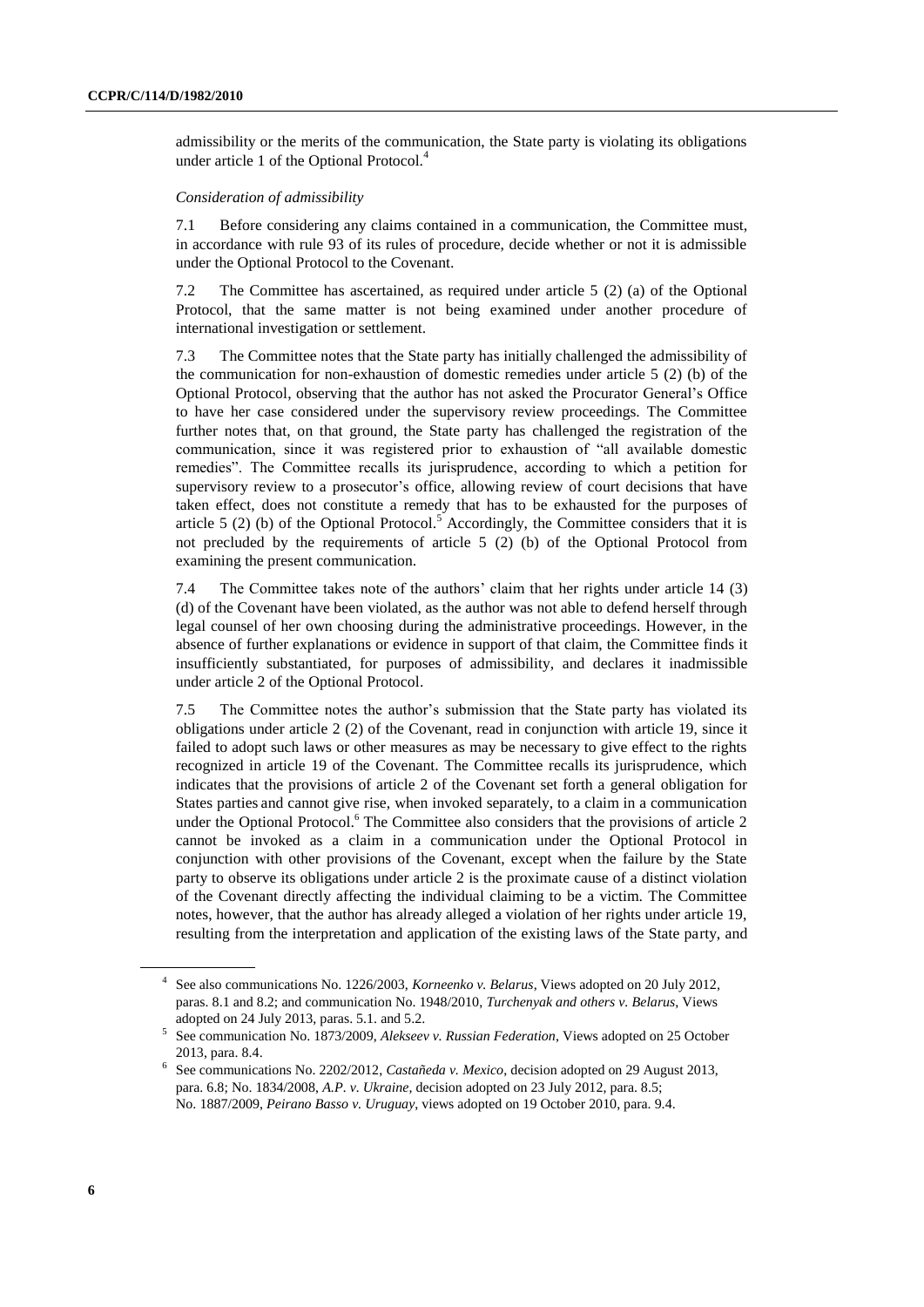the Committee does not consider that examination of whether the State party also violated its general obligations under article 2 (2) of the Covenant, read in conjunction with article 19, to be distinct from examination of the violation of the author's rights under article 19 of the Covenant. <sup>7</sup> The Committee therefore considers that the author's claims in that regard are incompatible with article 2 of the Covenant, and inadmissible under article 3 of the Optional Protocol.

7.6 In the light of the information before it, the Committee considers that the author has sufficiently substantiated her remaining claims under article 19 of the Covenant, for purposes of admissibility, declares them admissible and proceeds to the examination of the merits.

#### *Consideration of the merits*

8.1 The Committee has considered the present communication in the light of all the information made available to it by the parties, as required under article 5 (1) of the Optional Protocol.

8.2 The issue before the Committee is whether the author's arrest for having distributed leaflets and the seizure of the leaflets in her possession constitute an unjustified restriction of her rights as protected by article 19 of the Covenant.

8.3 The Committee recalls that article 19 (2) of the Covenant requires States parties to guarantee the right to freedom of expression, including the freedom to seek, receive and impart information and ideas of all kinds, regardless of frontiers, either orally, in writing or in print. The Committee refers to its general comment No. 34 (2011) on freedoms of opinion and expression, according to which freedom of opinion and freedom of expression are indispensable conditions for the full development of the person. They are essential for any society and constitute the foundation stone for every free and democratic society. Any restrictions on the exercise of those freedoms must conform to strict tests of necessity and proportionality. Restrictions must be applied only for those purposes for which they were prescribed and must be directly related to the specific need on which they are predicated.

8.4 The Committee recalls that article 19 (3) of the Covenant allows certain restrictions, but only as provided by law and as necessary: (a) for respect of the rights or reputation of others; or (b) for the protection of national security or of public order, or of public health or morals. The Committee notes that if the State party imposes a restriction, it is for the State party to demonstrate that the restriction on the rights under article 19 (2) of the Covenant was necessary in the case in question and that, even if, in principle, States parties may introduce a system aimed at reconciling an individual's freedom to impart information and the general interest of maintaining public order in a certain area, the system must not operate in a way that is incompatible with the object and purpose of article 19 of the Covenant.<sup>8</sup>

8.5 The Committee notes that, pursuant to the information adduced on file, the State party has made no observations on the merits of the communication, nor has it provided any justification or reason to explain how, concretely, the arrest of the author, her sentence to a fine and the confiscation of the leaflet in her possession were linked to one of the legitimate aims for restriction under article 19 (3), even if those three measures were authorized by law. The Committee notes that the national authorities did not explain why it was necessary to restrict the freedom of the author to seek, receive and impart information in order to

<sup>7</sup> See communication No. 2030/2011, *Poliakov v. Belarus*, Views adopted on 17 July 2014, para. 7.4.

<sup>8</sup> See, for example, communication No. 1948/2010, *Turchenyak and others v. Belarus*, Views adopted on 24 July 2013, para. 7.8.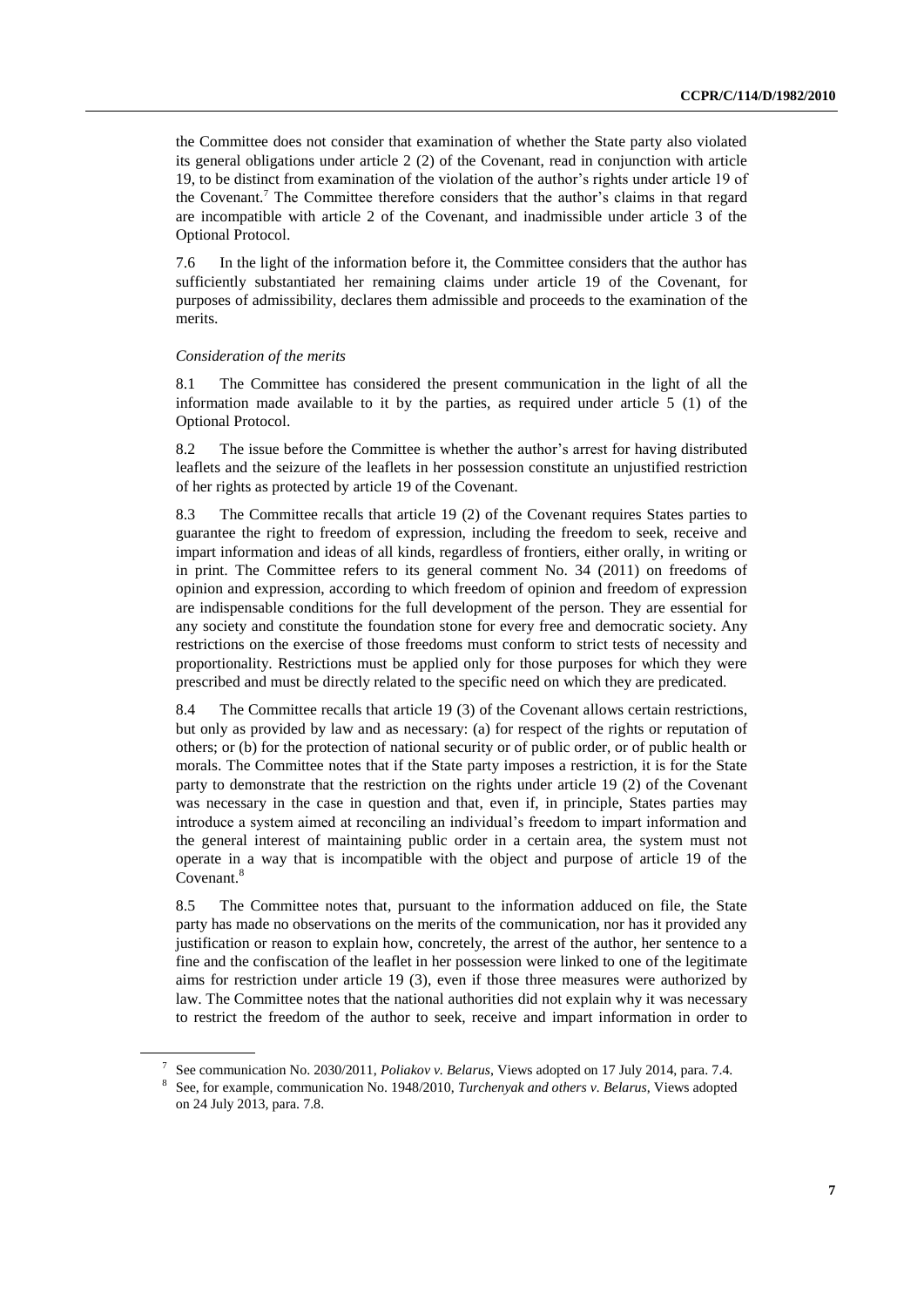ensure the respect of the rights or reputations of others, or for the protection of national security or of public order, or of public health or morals.

8.6 In the light of the above, and given that the State party has not presented any justification for the restrictions for purposes of article 19 (3), the Committee concludes that the author's rights under article 19 (2) of the Covenant have been violated.

9. The Committee, acting under article 5 (4) of the Optional Protocol, is of the view that the information before it discloses a violation by the State party of the author's rights under article 19 (2) of the Covenant.

10. In accordance with article 2 (3) (a) of the Covenant, the State party is under an obligation to provide the author with an effective remedy, including compensation. The State party is also under the obligation to take steps to prevent similar violations in the future, in particular by reviewing its national legislation and the implementation thereof in order to make it compatible with its obligations to adopt measures able to give effect to the rights recognized by article 19.

11. Bearing in mind that, by becoming a party to the Optional Protocol, the State party has recognized the competence of the Committee to determine whether there has been a violation of the Covenant or not and that, pursuant to article 2 of the Covenant, the State party has undertaken to ensure to all individuals within its territory or subject to its jurisdiction the rights recognized in the Covenant and to provide an effective and enforceable remedy in case a violation has been established, the Committee wishes to receive from the State party, within 180 days, information about the measures taken to give effect to the Committee's Views. The State party is also requested to publish the present Views, and to have them widely disseminated in Belarusian and Russian in the State party.